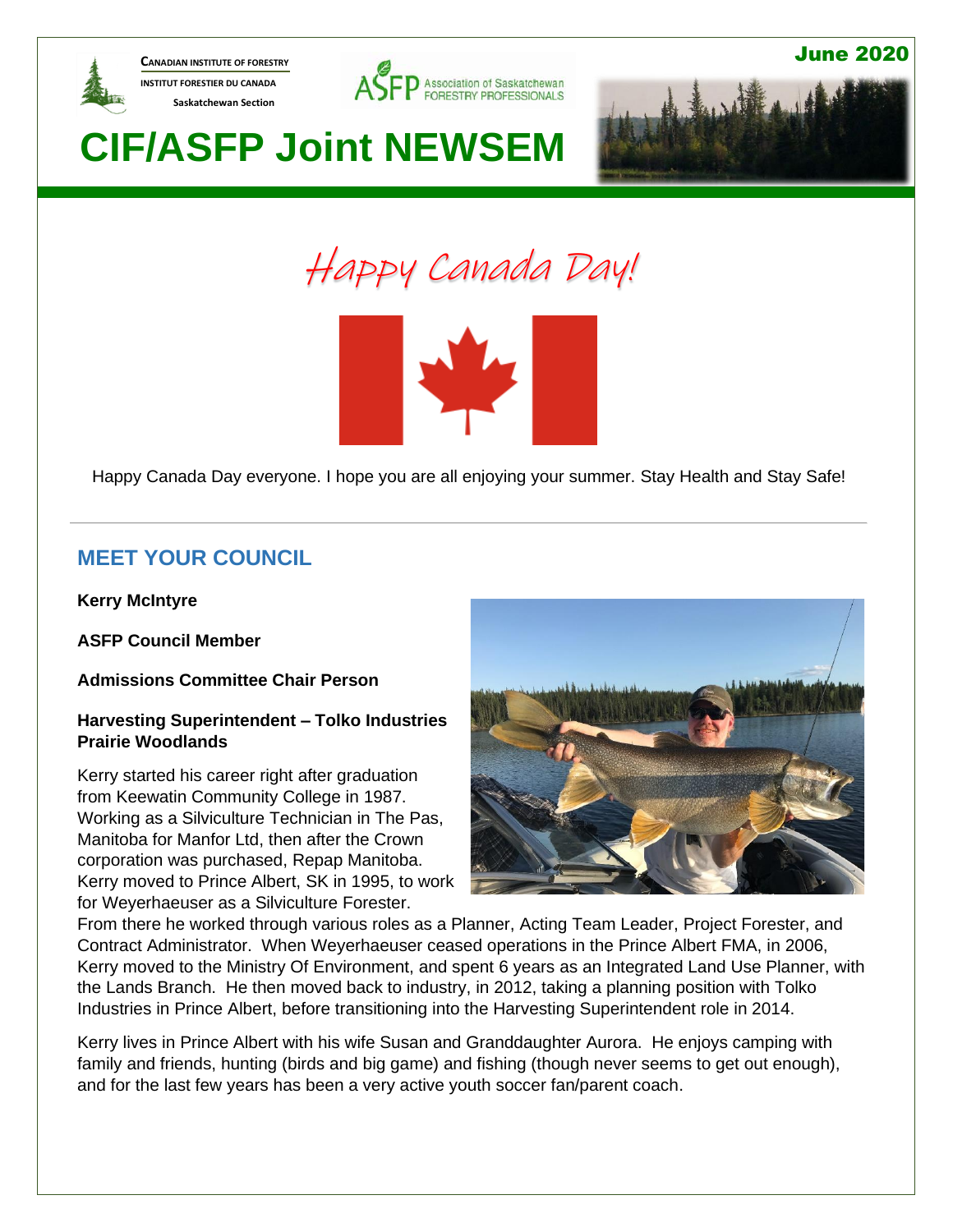### **2020 ASFP AGM UPDATE**

We have been following the Reopening Saskatchewan guidelines from the Provincial Government with the hope of being able to have a safe face-to-face meeting before too long. At this time, that does seem unlikely to happen. Your Council will be meeting virtually within the next two weeks to come up with plan to ensure we meet our legal requirements while keep the safety of our members at the top priority.

Bill Thibeault, RPF President

### **2020 CIF AGM**

The CIF held their AGM on Wed June 24, 2020. With quorum achieved, the members attending approved the committee reports presented in the Annual Report and voted in some new council and executive members. The group also discussed hosting a HAMPCO, the National CIF AGM & Conference, in the next few years. The new council will be contacting CIF members in the next few months for ideas and feedback.

Your new council for the CIF Saskatchewan Section is:

Director – Sindy Nicholson Chair – Vick Gauthier Vice-Chair – Lorne Renouf Councilor – Jessica Randall Councilor – Dave Cobb Councilor – Mike Amos Councilor – David Stevenson Councilor – Steve Lamb

Treasurer and Secretary positions will be appointed at the first council meeting.

Thanks to everyone who attended the AGM. Your new council looks forward to serving you over the coming months.

Visit the CIF-IFC's National AGM website for information about this year's virtual AGM - [https://www.cif](https://www.cif-ifc.org/2020-conference-agm/)[ifc.org/2020-conference-agm/.](https://www.cif-ifc.org/2020-conference-agm/)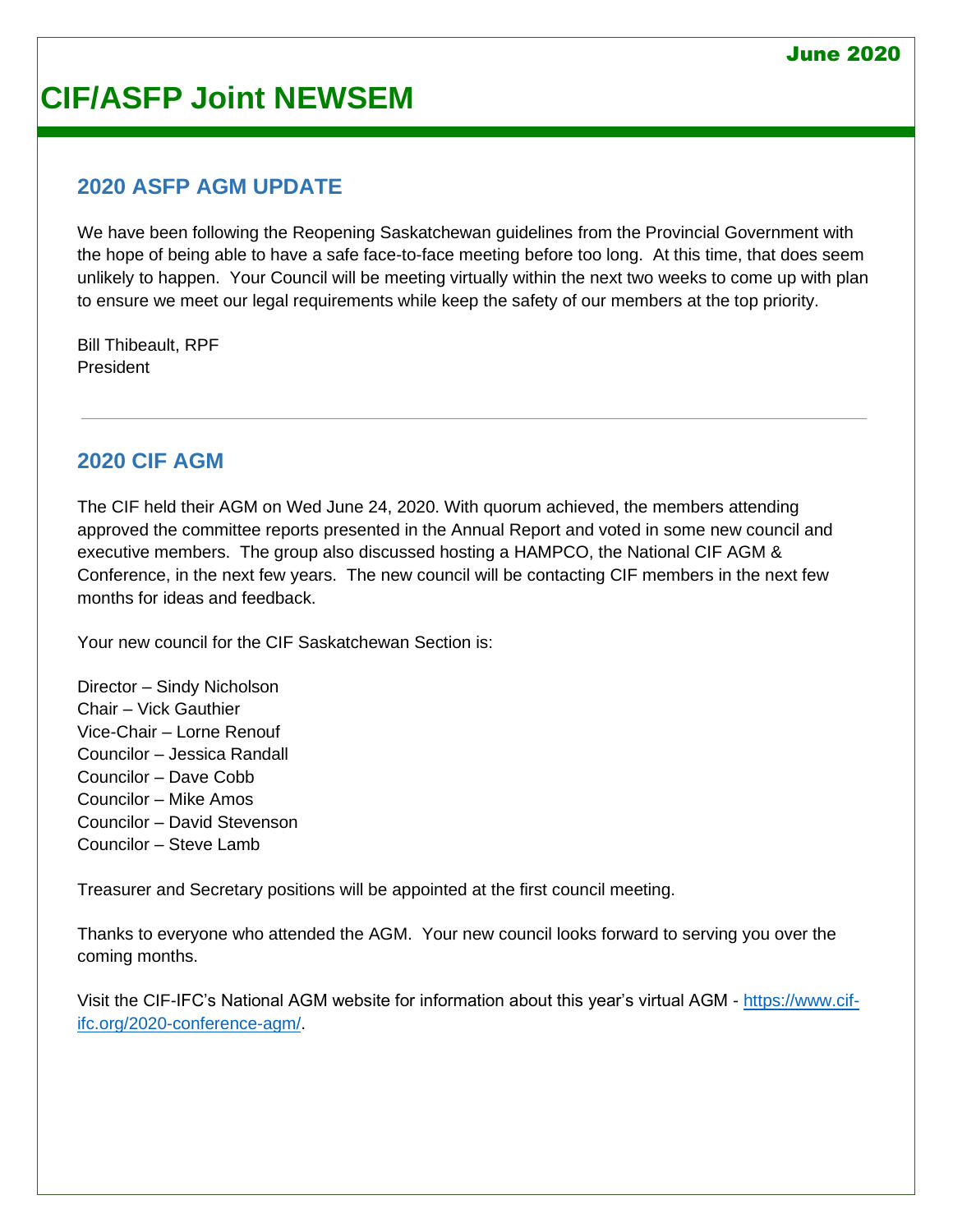## **RE-OPEN SASKATCHEWAN TRAINING SUBSIDY (RSTS)**

On June 18, 2020, the Government of Saskatchewan launched the Re-Open Saskatchewan Training Subsidy (RSTS). The program is an employer-driven, short term training program that provides eligible employers with increased financial support to train employees.

Training must help the employer adjust to the impacts of the pandemic and safely align business activities with the re-opening phases of Saskatchewan's economy.

Private employers can access up to \$10,000 to provide existing employees with training that addresses increased health and safety requirements or adoption of innovative practices that align with social distancing protocols. Applicants must demonstrate that the requested training supports the safe reopening of the service or business. The application deadline is July 31, 2020.

Detailed program information can be found online at www.saskatchewan.ca/training-subsidy. Please share this information with your association members.

If you have any questions about the program or would like further information, please contact:

Ministry of Immigration and Career Training, Skills Training Branch, Canada-Saskatchewan Job Grant Unit cansaskjobgrant@gov.sk.ca Regina and Area: (306) 964-1005 Saskatoon and area: (306) 787-4677

As always, if you have any other questions about developing, recruiting and retaining labour don't hesitate to contact our Employer Services team at 306-787-7428 or employerservices@gov.sk.ca.

Thank-you,

Chad Vickers Director, Employer Services Ministry of Immigration and Career Training

### **EMPLOYMENT OPPORTUNITIES**

For a small charge, the ASFP distributes forestry or resource-based **Job Opportunities** via email to our members. In addition to this email, we are now posting job opportunities on our website. Check it out: [http://asfp.ca/job-centre.](http://asfp.ca/job-centre) If your company has a job opportunity and wants it viewed by our entire membership, contact the ASFP office at [registrar@asfp.ca.](mailto:registrar@asfp.ca)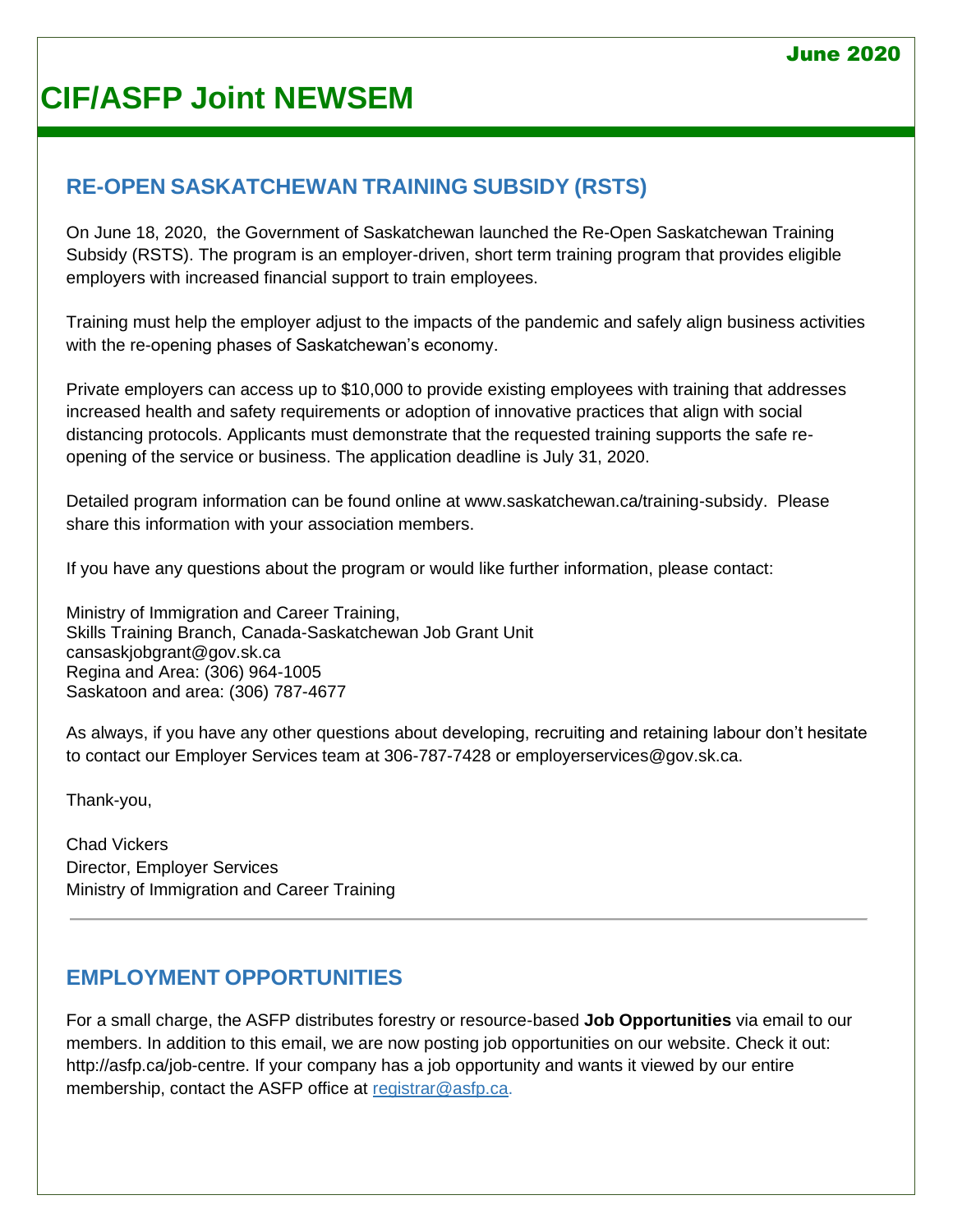### **CONTINUING EDUCATION, WORKSHOPS, PRESENTATIONS, EVENTS**

### **UNIVERSITY OF VICTORIA PROFESSIONAL SPECIALIZATION CERTIFICATE IN ECOLOGICAL RESTORATION**

This four course professional certificate provides advanced training for those working in landscape architecture, landscape design and management, forestry, agrology, biology, mining, ecological restoration, and environmental practice.

The ER program is offered **online** so you can meet your annual professional development requirements on your own schedule. Sign up for one course or the entire certificate!

[http://continuingstudies.uvic.ca/science-and-ecological-restoration/programs/ecological-restoration](http://continuingstudies.uvic.ca/science-and-ecological-restoration/programs/ecological-restoration-professional-specialization-certificate)[professional-specialization-certificate](http://continuingstudies.uvic.ca/science-and-ecological-restoration/programs/ecological-restoration-professional-specialization-certificate)

### **Upcoming ER Program courses:**

### **ER 504: Invasive Species and Novel Ecosystems**

### **Dates: January 4 to April 10 2020; tuition \$750; online delivery**

To register for a course or apply for the program, use the online application form which can be found at: [http://continuingstudies.uvic.ca/science-and-ecological-restoration/programs/ecological](http://continuingstudies.uvic.ca/science-and-ecological-restoration/programs/ecological-restoration-professional-specialization-certificate)[restoration-professional-specialization-certificate](http://continuingstudies.uvic.ca/science-and-ecological-restoration/programs/ecological-restoration-professional-specialization-certificate)

### **Or, contact the program office at [ecorestoration@uvic.ca](mailto:ecorestoration@uvic.ca)**

### **You might also be interested in our other programs:**

### **RESTORATION OF NATURAL SYSTEMS CERTIFICATE (Diploma option also available)**

This dynamic, interdisciplinary non-credit program provides comprehensive knowledge and skills to those interested in the rapidly emerging field of ecological restoration. By the end of this program you will be able to design and evaluate restoration projects in a broad range of subject areas, interpret technical reports, apply research methodologies, use current mapping and sampling technologies, identify and understand decisions and policies governing restoration work. **To find out more about our programs and courses contact the program office at [ecorestoration@uvic.ca](mailto:ecorestoration@uvic.ca) or visit our webpages: [https://continuingstudies.uvic.ca/science](https://continuingstudies.uvic.ca/science-and-ecological-restoration/programs/ecological-restoration)[and-ecological-restoration/programs/ecological-restoration](https://continuingstudies.uvic.ca/science-and-ecological-restoration/programs/ecological-restoration)**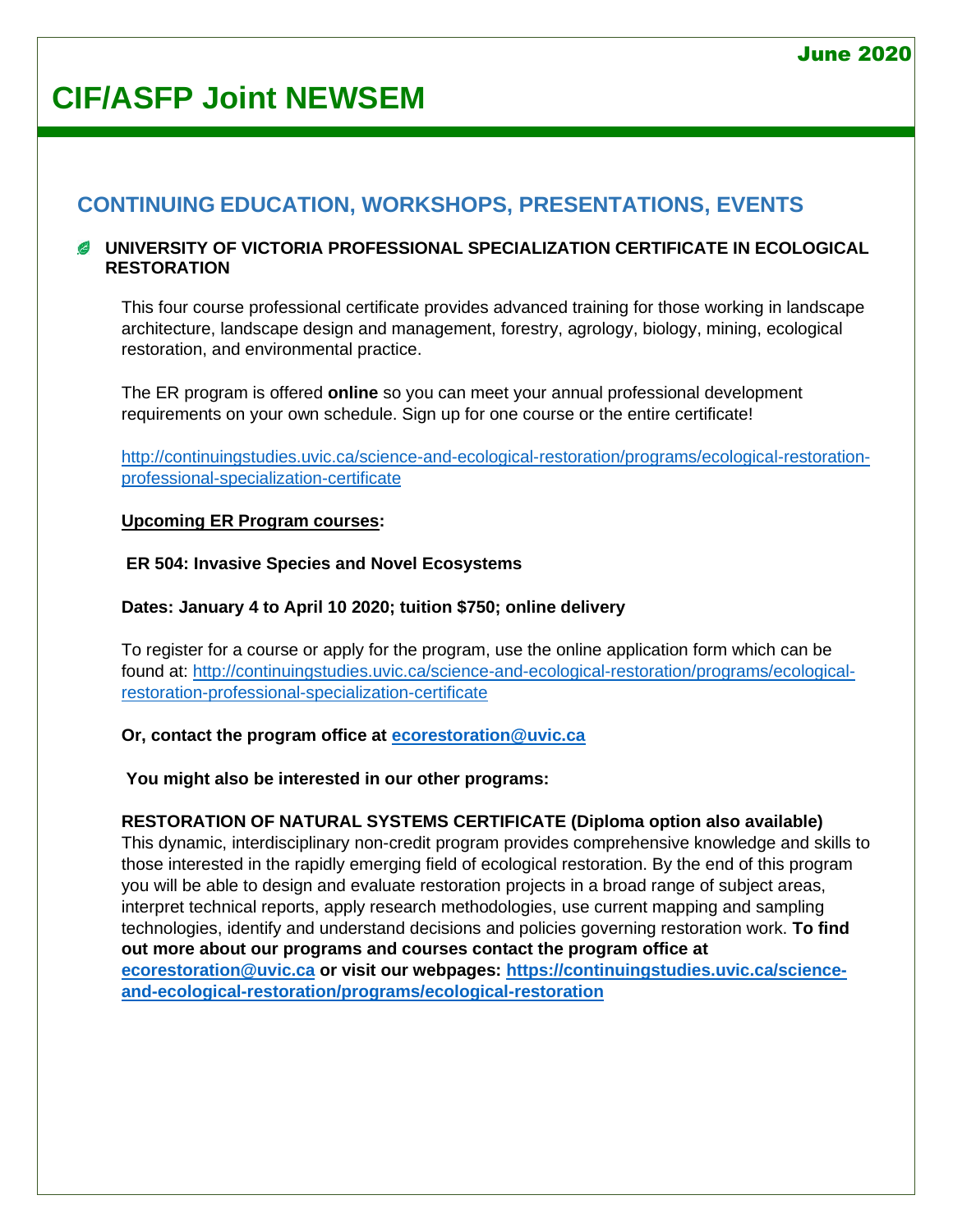### **FUNDING OPPORTUNITY: CANADIAN WOOD FIBRE CENTRE — CALL FOR PROPOSALS**

The Forest Innovation Program is accepting requests for research funding during the 2020-2021 fiscal year.

The Forest Innovation Program (FIP) supports research, development and technology transfer activities across Canada's forest sector. Together, these activities are intended to help the forest sector pursue its ongoing transformation through the development and adoption of innovative science-based solutions.

### **Who is eligible for funding?**

- Universities, colleges, and other academic institutions
- Provinces, territorial, regional and municipal governments and their departments and agencies where applicable
- For-profit enterprises that produce forest products and that have existing forest product manufacturing facilities (for example, pulp, paper, or lumber mills) located in Canada
- For-profit enterprises that supply materials, products, or services to forest products enterprises defined above
- Not-for-profit forest sector organizations
- Not-for-profit research institutions

### **History of the Program**

Since 2007, the Government of Canada has been supporting initiatives that foster innovation and create new market opportunities for Canada's forest sector. Renamed in 2012, the Forest Innovation Program (FIP) began as the Transformative Technologies program and grew to include initiatives such as the [Canadian Wood Fibre Centre](https://www.nrcan.gc.ca/science-data/research-centres-labs/forestry-research-centres/canadian-wood-fibre-centre/13457) (CWFC).

Today, the Transformative Technologies program is a part of the FIP with research is carried out by FPInnovations, Canada's not-for-profit forest research institute.

The CWFC collaborates with FPInnovations and other key stakeholders to strengthen the visibility of the Canadian Forest Service by aligning federal research and deployment expertise with identified, innovation-oriented needs of the forest sector.

In June 2017, the Government of Canada expanded the FIP with \$63 million in funding over three years (2017 – 2020) from the [Softwood Lumber Action Plan.](https://www.nrcan.gc.ca/our-natural-resources/forests-forestry/forest-industry-trade/softwood-lumber/19601)

#### **Deadline for submissions: Tuesday, July 14, 2020, 11:59 p.m. PDT.**

Find out who is eligible and download a PDF of the application guide from the Canadian Forest Service publications catalogue.

Contact the Canadian Wood Fibre Centre (CWFC) for an application form. Receipt of your request for financial support to be sent by July 21, 2020.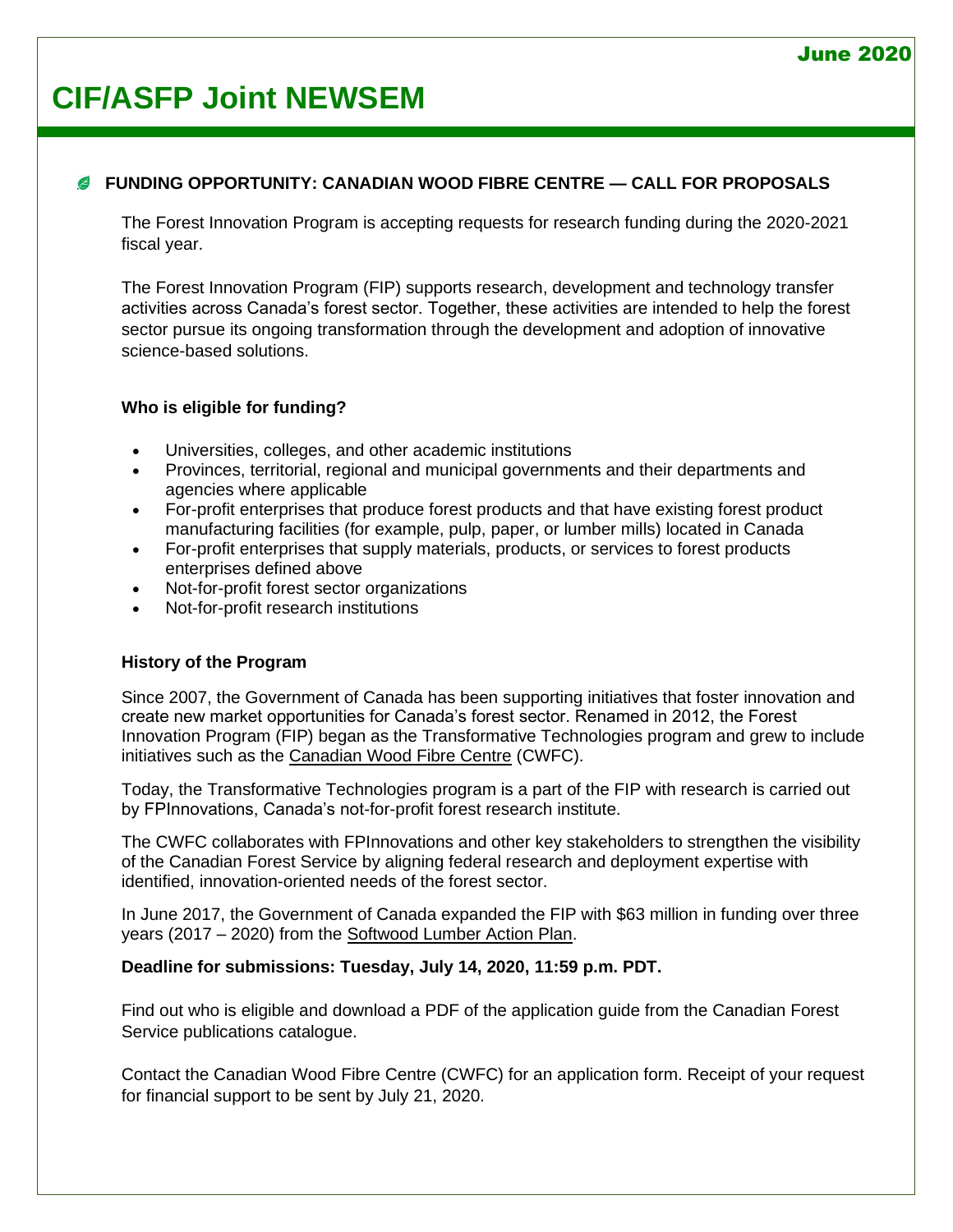#### B **SFI and PLT Canada Offering Webinars on Key Sustainability Issues**

SFI and PLT Canada are offering numerous engaging and informative virtual events in the coming months. SFI's webinars include Conservation Impact Sounding Board E-Workshops, as well as webinars focusing on the SFI standard revision process on topics including climate change, biodiversity, Indigenous perspectives, and urban forestry. PLT Canada is hosting webinars that focus on diversity and inclusion in green jobs, broadening your talent pool with diversity and creating an inclusive workforce.

Each of these virtual events are open to all attendees. More details and instructions for registration are below.

#### **[PLT CANADA MAKE BETTER](http://r20.rs6.net/tn.jsp?f=001hsefFEq6SDtS-59HpI16YrnDZ_xFErS9UqrLX600Nno5YvnzI__BUt1WcIVfPpih-NWaLxBnQLJ0NyS3KPy1GYnJ1A9Xcs4ecRL2_5a7yNDx1Xp5D9OZqDEhuBKj4UJpQdFPcaGvGOqvY1Eh_Mc56I4XZk3d3I-5InG_ZfQZ3Y_c6FBnTxoe_-BEPYLyHf3cj1_9R82OZImKoFV0hd7OILy8Stox0v33&c=j-jrpvMQQ2AFJUk0VZ4cTBhjAKC07ToXCJQ1m4t0REfwHd-Ri7BzSw==&ch=Ru7gP_iL7Ght1ghZ81hyKGzj-uw0C3zCGd9F6jbG6YIj9XJN_x4KIw==)  [HIRING DECISIONS WHEN](http://r20.rs6.net/tn.jsp?f=001hsefFEq6SDtS-59HpI16YrnDZ_xFErS9UqrLX600Nno5YvnzI__BUt1WcIVfPpih-NWaLxBnQLJ0NyS3KPy1GYnJ1A9Xcs4ecRL2_5a7yNDx1Xp5D9OZqDEhuBKj4UJpQdFPcaGvGOqvY1Eh_Mc56I4XZk3d3I-5InG_ZfQZ3Y_c6FBnTxoe_-BEPYLyHf3cj1_9R82OZImKoFV0hd7OILy8Stox0v33&c=j-jrpvMQQ2AFJUk0VZ4cTBhjAKC07ToXCJQ1m4t0REfwHd-Ri7BzSw==&ch=Ru7gP_iL7Ght1ghZ81hyKGzj-uw0C3zCGd9F6jbG6YIj9XJN_x4KIw==)  [STAFFING YOUR GREEN JOB](http://r20.rs6.net/tn.jsp?f=001hsefFEq6SDtS-59HpI16YrnDZ_xFErS9UqrLX600Nno5YvnzI__BUt1WcIVfPpih-NWaLxBnQLJ0NyS3KPy1GYnJ1A9Xcs4ecRL2_5a7yNDx1Xp5D9OZqDEhuBKj4UJpQdFPcaGvGOqvY1Eh_Mc56I4XZk3d3I-5InG_ZfQZ3Y_c6FBnTxoe_-BEPYLyHf3cj1_9R82OZImKoFV0hd7OILy8Stox0v33&c=j-jrpvMQQ2AFJUk0VZ4cTBhjAKC07ToXCJQ1m4t0REfwHd-Ri7BzSw==&ch=Ru7gP_iL7Ght1ghZ81hyKGzj-uw0C3zCGd9F6jbG6YIj9XJN_x4KIw==)**

**July 8, 2020**:

*11:00 – 11:45 AM EDT*

Join us in this webinar as we explore how to design a recruitment strategy that reaches the right candidates, removes barriers to belonging, and motivates a diverse talent pool to apply.

### **[PLT CANADA CREATE AN](http://r20.rs6.net/tn.jsp?f=001hsefFEq6SDtS-59HpI16YrnDZ_xFErS9UqrLX600Nno5YvnzI__BUt1WcIVfPpihUNySz0GOMn1p8CwYnaEQrJVo7RmyrIM9IKQguie0zJYGRaDZzYe8YW-9rAM2L36k0dZ_lsMoRh0iluSyouqX212-2AGfNfm1LKY644sFlrAgaOzW5jPKyrgby15zjqAVbPMT5yRLocclpNbTR_9ImUTF6o1mY9Ro&c=j-jrpvMQQ2AFJUk0VZ4cTBhjAKC07ToXCJQ1m4t0REfwHd-Ri7BzSw==&ch=Ru7gP_iL7Ght1ghZ81hyKGzj-uw0C3zCGd9F6jbG6YIj9XJN_x4KIw==)  [INCLUSIVE CULTURE FOR YOUR](http://r20.rs6.net/tn.jsp?f=001hsefFEq6SDtS-59HpI16YrnDZ_xFErS9UqrLX600Nno5YvnzI__BUt1WcIVfPpihUNySz0GOMn1p8CwYnaEQrJVo7RmyrIM9IKQguie0zJYGRaDZzYe8YW-9rAM2L36k0dZ_lsMoRh0iluSyouqX212-2AGfNfm1LKY644sFlrAgaOzW5jPKyrgby15zjqAVbPMT5yRLocclpNbTR_9ImUTF6o1mY9Ro&c=j-jrpvMQQ2AFJUk0VZ4cTBhjAKC07ToXCJQ1m4t0REfwHd-Ri7BzSw==&ch=Ru7gP_iL7Ght1ghZ81hyKGzj-uw0C3zCGd9F6jbG6YIj9XJN_x4KIw==)  [GREEN WORKPLACE](http://r20.rs6.net/tn.jsp?f=001hsefFEq6SDtS-59HpI16YrnDZ_xFErS9UqrLX600Nno5YvnzI__BUt1WcIVfPpihUNySz0GOMn1p8CwYnaEQrJVo7RmyrIM9IKQguie0zJYGRaDZzYe8YW-9rAM2L36k0dZ_lsMoRh0iluSyouqX212-2AGfNfm1LKY644sFlrAgaOzW5jPKyrgby15zjqAVbPMT5yRLocclpNbTR_9ImUTF6o1mY9Ro&c=j-jrpvMQQ2AFJUk0VZ4cTBhjAKC07ToXCJQ1m4t0REfwHd-Ri7BzSw==&ch=Ru7gP_iL7Ght1ghZ81hyKGzj-uw0C3zCGd9F6jbG6YIj9XJN_x4KIw==)**

Explore how to create a culture of inclusion based on essential psychological needs, and learn how to create a welcoming environment for young workers of all backgrounds.

**August 12, 2020**:

*11:00 – 11:45 AM EDT*

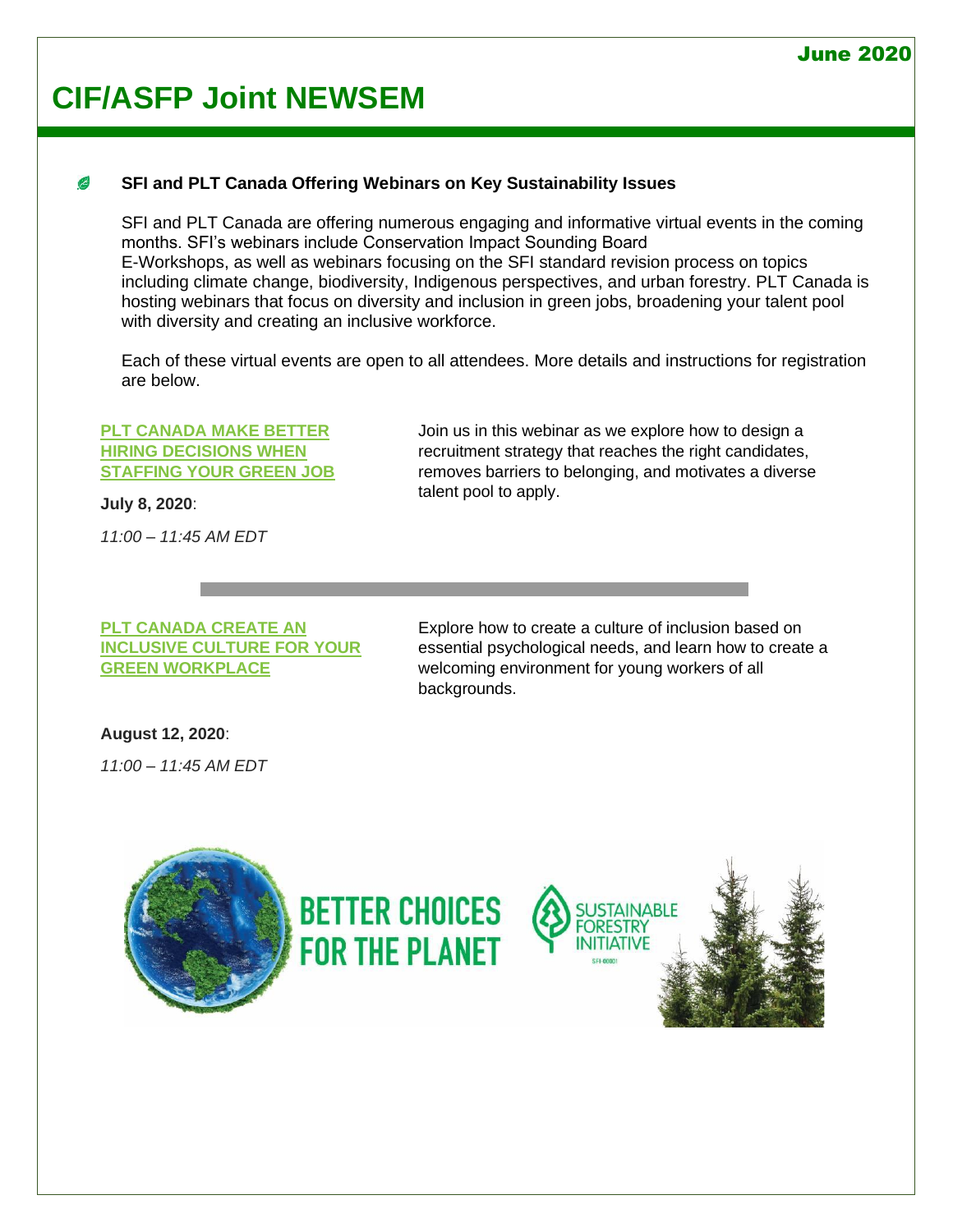#### **CIF E-Lectures** – B

What's scheduled in the next few weeks?

- 1. [Go to the E-Lecture Catalogue](https://cif-ifc.adobeconnect.com/admin/show-event-catalog) <https://cif-ifc.adobeconnect.com/admin/show-event-catalog>
- 2. Upcoming E-Lectures will be listed under "Upcoming Events"
- 3. To register for a specific session(s), click the "Register" button below the session overview. For more information on a specific session(s), click the "Event Details" button.
- 4. After clicking the "Register" button, please enter your name and preferred email address.
- 5. Once registered, an email will be sent out to you providing the participation instructions.

Missed a Lecture? Go to<https://www.cif-ifc.org/open-source-electures/> to access THE CIF/IFC'S Open Access National Electronic Lecture Series. There you can find videos, presentations of previous e-lectures.

Series available include:

- Science For Emerging Issues In Forestry Winter 2020
- "An Update On Canadian Forestry Applications Of Lidar And Digital Photogrammetry. The Aware Experience." In Collaboration With The Aware Project
- "An Early Intervention Strategy For Spruce Budworm In Atlantic Canada" In Collaboration With Healthy Forest Partnership
- "This Landbase Is Not Passive Connecting Boreal Wetlands To Forest Management" In Collaboration With Wetland Bmp Knowledge Exchange And Ducks Unlimited Canada
- "The Canadian Forest Service Forest Science Providing Real Solutions" In Collaboration With The Canadian Forest Service
- "The Science Of Vegetation Management In Forestry" In Collaboration With Forestinfo.Ca
- "Innovative Solutions To Respond To The Challenges Of A Changing Climate 2018 Winter" In Collaboration With The Canadian Forest Service

And so much more.

Visit<https://www.cif-ifc.org/e-lectures/> for more information

Please note that previous CIF e-lectures are only available to CIF members.